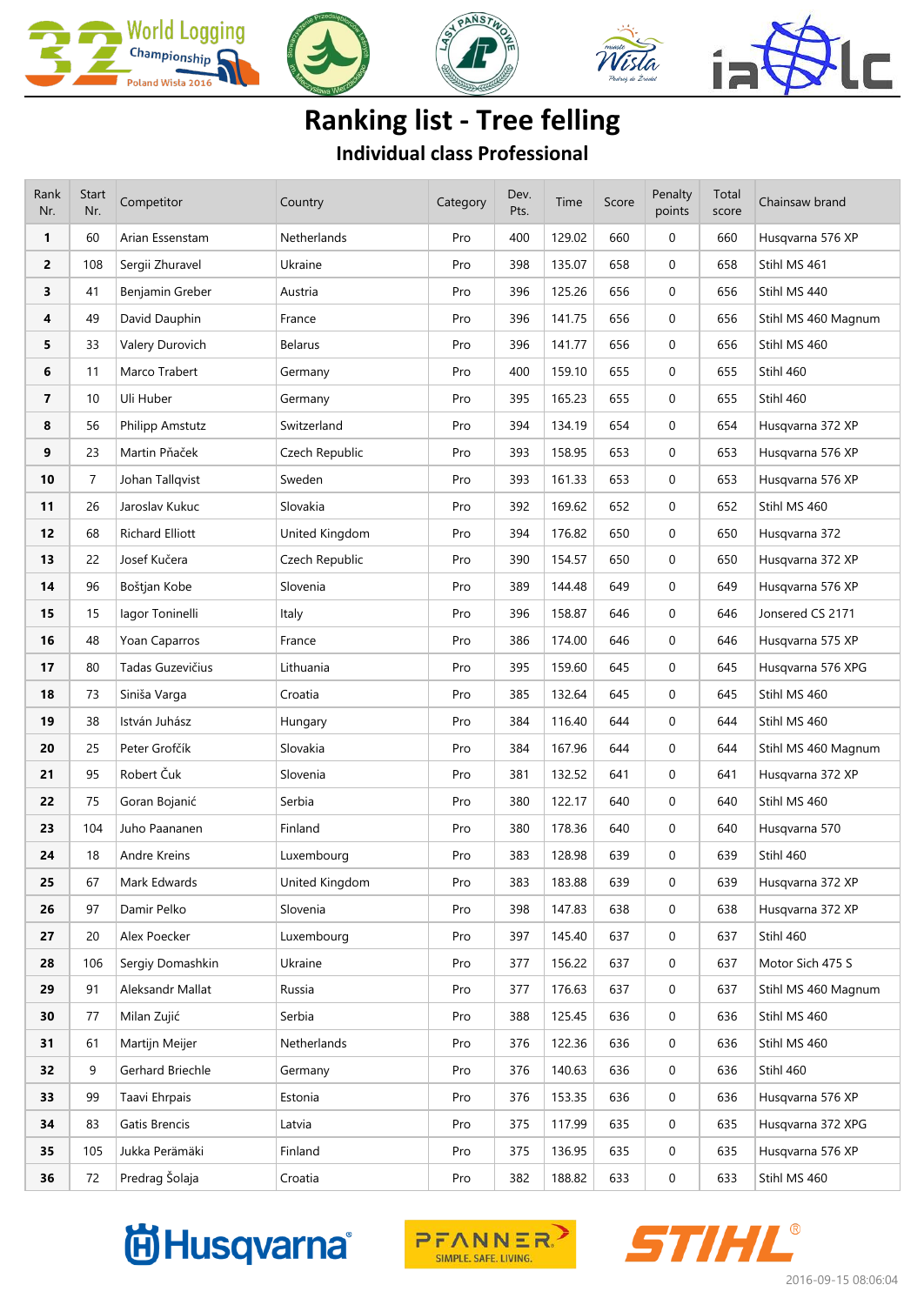|      |              | <b>World Logging</b>   |                | PANSTH   |      |        |       |              |       |                     |  |
|------|--------------|------------------------|----------------|----------|------|--------|-------|--------------|-------|---------------------|--|
|      |              | Championship           |                |          |      |        |       |              |       |                     |  |
| Rank | <b>Start</b> | Poland Wisła 2016      |                |          | Dev. |        |       | Penalty      | Total |                     |  |
| Nr.  | Nr.          | Competitor             | Country        | Category | Pts. | Time   | Score | points       | score | Chainsaw brand      |  |
| 37   | 64           | Martin Eggenberger     | Liechtenstein  | Pro      | 372  | 154.54 | 632   | 0            | 632   | Stihl 460           |  |
| 38   | 107          | Volodymyr Kukhta       | Ukraine        | Pro      | 400  | 143.11 | 630   | $\mathbf 0$  | 630   | Husqvarna 576 XP    |  |
| 39   | 101          | <b>Sulev Tooming</b>   | Estonia        | Pro      | 382  | 130.45 | 630   | $\mathbf{0}$ | 630   | Stihl 460 Magnum    |  |
| 40   | 35           | Viktar Zaremba         | <b>Belarus</b> | Pro      | 370  | 139.04 | 630   | 0            | 630   | Stihl MS 460        |  |
| 41   | 39           | Róbert Rittlinger      | Hungary        | Pro      | 378  | 139.45 | 628   | 0            | 628   | Stihl MS 460        |  |
| 42   | 81           | Gediminas Stasiūnas    | Lithuania      | Pro      | 367  | 155.63 | 627   | 0            | 627   | Husqvarna 576 XP    |  |
| 43   | 76           | Darko Ivanović         | Serbia         | Pro      | 367  | 167.29 | 627   | $\mathbf 0$  | 627   | Husqvarna 576 XP    |  |
| 44   | 6            | Patrick Sjöberg        | Sweden         | Pro      | 391  | 156.79 | 626   | $\mathbf 0$  | 626   | Husqvarna 372 XP    |  |
| 45   | 14           | Karl Ennemoser         | Italy          | Pro      | 364  | 164.17 | 624   | 0            | 624   | Husqvarna 576 XP    |  |
| 46   | 58           | <b>Balz Recher</b>     | Switzerland    | Pro      | 363  | 140.44 | 623   | 0            | 623   | Stihl MS 440        |  |
| 47   | 13           | Massimiliano Biemmi    | Italy          | Pro      | 363  | 157.67 | 623   | $\mathbf 0$  | 623   | Husqvarna 576 XP    |  |
| 48   | 27           | Jaroslav Perveka       | Slovakia       | Pro      | 362  | 139.39 | 622   | $\mathbf 0$  | 622   | Dolmar PS-7900      |  |
| 49   | 34           | Siarhei Shkudrou       | <b>Belarus</b> | Pro      | 356  | 123.60 | 616   | 0            | 616   | Stihl MS 460        |  |
| 50   | 88           | Roman Szala            | Poland         | Pro      | 356  | 142.13 | 616   | 0            | 616   | Makita DCS 7901     |  |
| 51   | 89           | Kamil Szarmach         | Poland         | Pro      | 370  | 143.38 | 614   | $\mathbf{0}$ | 614   | Makita DCS 7901     |  |
| 52   | 21           | Jindřich Fazekaš       | Czech Republic | Pro      | 373  | 154.63 | 613   | $\mathbf 0$  | 613   | Husqvarna 576 XP    |  |
| 53   | 37           | János Gerőcs           | Hungary        | Pro      | 351  | 91.72  | 611   | $\mathbf 0$  | 611   | Husqvarna 576 XP    |  |
| 54   | 100          | Tõnu Reinsalu          | Estonia        | Pro      | 351  | 136.33 | 611   | 0            | 611   | Jonsered CS 2171    |  |
| 55   | 66           | Armin Tanner           | Liechtenstein  | Pro      | 388  | 169.69 | 608   | $\mathbf 0$  | 608   | Husqvarna 576 XP    |  |
| 56   | 87           | Tomasz Bilski          | Poland         | Pro      | 348  | 127.95 | 608   | $\mathbf{0}$ | 608   | Stihl MS 460 Magnum |  |
| 57   | 50           | Jean Michel Petitqueux | France         | Pro      | 348  | 146.22 | 608   | 0            | 608   | Husqvarna 576 XP    |  |
| 58   | 57           | Urs Amstutz            | Switzerland    | Pro      | 347  | 152.90 | 607   | 0            | 607   | Husqvarna 576 XP    |  |
| 59   | 47           | Senzaki Tomomasa       | Japan          | Pro      | 346  | 148.85 | 606   | 0            | 606   | Husqvarna 576 XP    |  |
| 60   | 92           | Ilya Shvetsov          | Russia         | Pro      | 344  | 149.62 | 604   | 0            | 604   | Husqvarna 576 XP    |  |
| 61   | 54           | Øystein Koht-Norbye    | Norway         | Pro      | 338  | 132.07 | 598   | 0            | 598   | Stihl 460           |  |
| 62   | 84           | Martins Kepitis        | Latvia         | Pro      | 338  | 140.27 | 598   | $\mathbf 0$  | 598   | Husqvarna 372 XP    |  |
| 63   | 93           | Aleksandr Sokolov      | Russia         | Pro      | 338  | 172.76 | 598   | 0            | 598   | Husqvarna 576 XP    |  |
| 64   | 62           | <b>Hubert Peters</b>   | Netherlands    | Pro      | 361  | 143.02 | 593   | 0            | 593   | Stihl MS 460        |  |
| 65   | 71           | Davor Ivanković        | Croatia        | Pro      | 351  | 178.68 | 591   | 0            | 591   | Stihl MS 460        |  |
| 66   | 53           | Ole Jørgen Sigvartsen  | Norway         | Pro      | 335  | 179.77 | 587   | 0            | 587   | Stihl 460           |  |
| 67   | 5            | Jan Maes               | Sweden         | Pro      | 357  | 172.92 | 583   | 0            | 583   | Husqvarna 372 XP    |  |
| 68   | 69           | Peter Fox              | United Kingdom | Pro      | 351  | 200.85 | 582   | 0            | 582   | Stihl MS 460        |  |
| 69   | 42           | Markus Herzog          | Austria        | Pro      | 319  | 156.71 | 579   | $\mathbf 0$  | 579   | Jonsered CS 2171    |  |
| 70   | 79           | Romas Balčiūnas        | Lithuania      | Pro      | 318  | 138.54 | 578   | 0            | 578   | Husqvarna 576 XP    |  |
| 71   | 46           | Maeda Tomohiro         | Japan          | Pro      | 352  | 164.90 | 576   | 0            | 576   | Husqvarna 576 XP    |  |
| 72   | 103          | Vesa Kurki             | Finland        | Pro      | 318  | 161.18 | 573   | 0            | 573   | Jonsered 2071       |  |
| 73   | 17           | Tom Kartheiser         | Luxembourg     | Pro      | 370  | 157.26 | 567   | 0            | 567   | Stihl 460           |  |
| 74   | 85           | Anatolijs Selivanovs   | Latvia         | Pro      | 307  | 162.93 | 567   | 0            | 567   | Jonsered 2071       |  |
| 75   | 43           | Harald Umgeher         | Austria        | Pro      | 305  | 169.55 | 565   | 0            | 565   | Stihl MS 460 Magnum |  |

## **尚Husqvarna**®